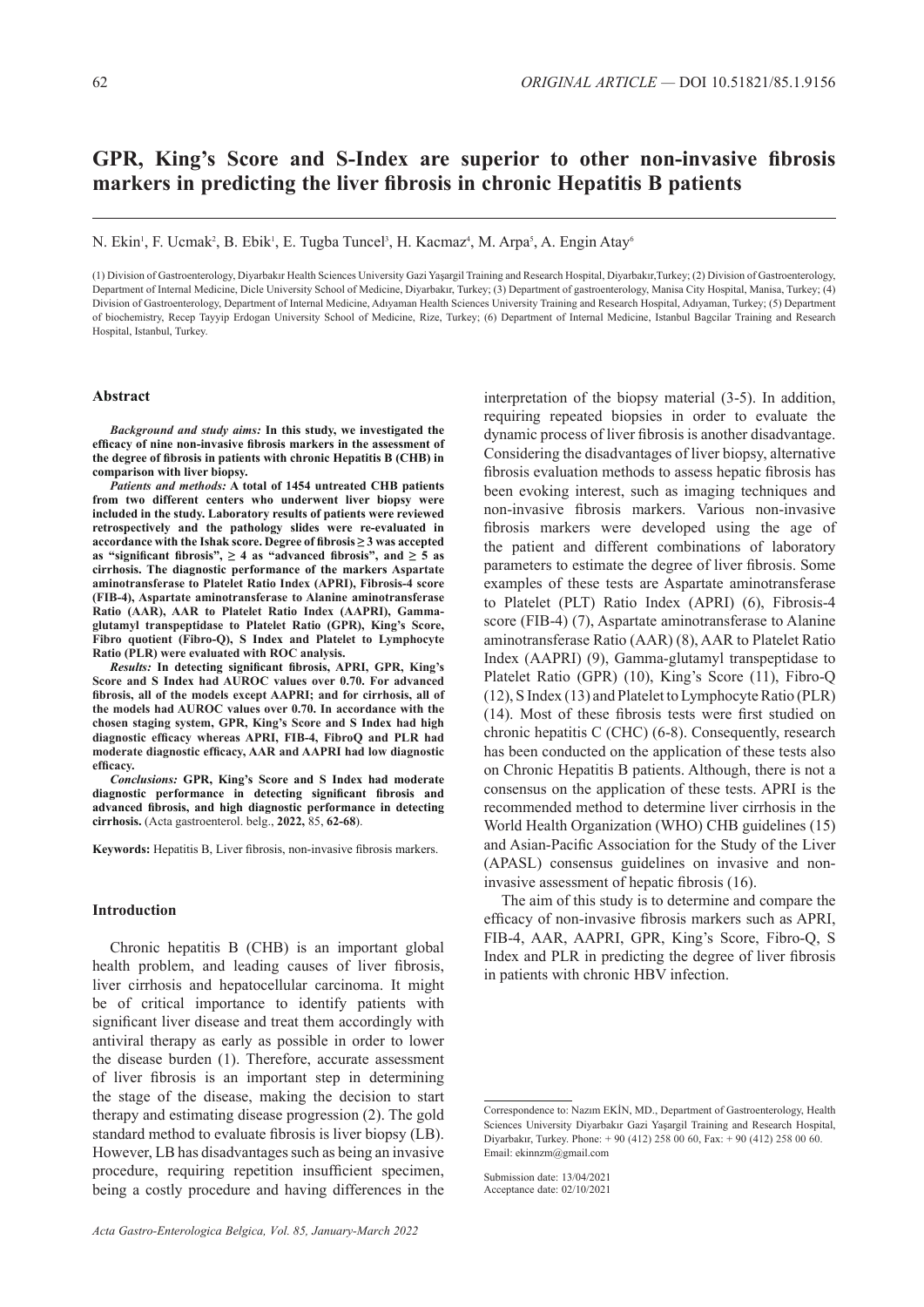# **Method**

### *Patient recruitment*

Treatment-naive patients with chronic HBV infection who underwent LB from January 2011 to September 2019 in the Health Sciences University Gazi Yasargil Training and Research Hospital and Dicle University Medical Faculty Hospital were included in this study. Chronic HBV infection was defined as hepatitis B surface antigen-positive lasting at least six months.

# *Inclusion criteria*

Patients with chronic HBV infection who had liver biopsy were included in the present study.

### *Exclusion criteria*

Other causes of chronic liver disease except for chronic HBV infection (other viral hepatitis, autoimmune liver disease and drug-induced hepatitis), decompensated hepatic cirrhosis, patients with a history of alcohol and/ or drug abuse, and patients with ALT levels above 5 times the upper limit were excluded from the study.

### *Laboratory investigations*

Laboratory tests that were studied within 24 hours prior to liver biopsy were recorded. Alanine aminotransferase (ALT) (IU/L), aspartate aminotransferase (AST) (IU/L), alkaline phosphatase (ALP) (IU/L), gamma-glutamyl transpeptidase (GGT) (IU/L), total protein (g/L), albumin  $(g/L)$ , total bilirubin (mg/dL), and direct bilirubin (mg/ dL) were studied with Abbott architect c1600, INR with IL ACL TOP 500 and complete blood count parameters with Mindray BC 6800. For both genders, the upper limit of normal (ULN) of ALT was accepted as 41 U / L and of AST as 40 IU / L.

#### *Liver biopsy*

Patients with liver biopsy indications underwent the biopsy with a 16-gauge tru-cut needle in accompaniment of ultrasonography. All specimens were stained with hematoxylin and eosin stain (H&E) and at least 11 portal areas were examined. Modified Ishak histological activity index was used in order to stage the liver fibrosis (F0-F6) (17). Patients were divided into 4 groups according to the biopsy results as "no significant fibrosis" (F0, F1, F2), "significant fibrosis" (F3-F6), "advanced fibrosis" (F4- F6) and "cirrhosis" (F5, F6).

# *Fibrosis indices*

Non-invasive markers used to determine hepatic fibrosis (AAR, AAPRI, APRI, GPR, S index, King's score, FIB-4 model, Fibro-Q model, PLR) were calculated in accordance with the formulas in Table 1.

### Table1. — **Formulas of non-invasive hepatic fibrosis markers**

| <b>Fibrosis Markers</b> | Formula                                                             |
|-------------------------|---------------------------------------------------------------------|
| APRI                    | [(AST/ upper limit of normal for AST) / PLT<br>$(10^9$ /L)]x100     |
| $FIB-4$                 | $(Age (year) x AST) / (PLT (109/L) x \sqrt{ALT})$                   |
| AAR                     | AST/AIT                                                             |
| <b>AAPRI</b>            | AAR / PLT (10 <sup>9</sup> /L)                                      |
| <b>GPR</b>              | (GGT/ upper limit of normal for GGT) / PLT<br>$(10^9/L) \times 100$ |
| King's Score            | $(Age (years) \times AST \times INR) / PLT (109/L)$                 |
| F <sub>1</sub> bro-O    | [10 x age (year) x AST x INR] / [PLT $(10^9/L)$<br>x ALT            |
| S Index                 | $(1000 \times GGT) / (PLT (109/L) \times Albumine2)$                |
| PLR.                    | PLT count $(10^9/L)$ / Lymphocyte $(10^9/L)$                        |

APRI, AST to Platelet ratio index; FIB-4, fibrosis-4 index; AAR, AST to ALT ratio; AAPRI, AAR/Platelet ratio index; GPRI, GGT to PLT ratio index; ALT, alanine transaminase; AST, aspartate transaminase; GGT, gamma glutamyl transferase; Fibro-Q, Fibro quotient; PT, prothrombin time; PLT, platelet; INR, international normalized ratio.

#### *Statistical analysis*

In this study, statistical analysis was conducted with SPSS 16.0 (IBM Analytics, New York, USA) and MedCalc® Statistical Software version 20.011 (MedCalc Software Ltd, Ostend, Belgium; https://www.medcalc. org; 2021) softwares. In addition to using descriptive statistical methods (mean, standard deviation) in data analysis, distribution of the variables were examined with Shapiro-Wilk normality test, one-way variance analysis for between-group variance comparisons for variables with normal distribution, Tukey multiple comparison test for subgroup comparisons, independent t test for comparing groups of two, Kruskal Wallis test for between-group variance comparisons for variables with non-normal distribution, Mann Whitney U test for comparing groups of two and chi-square test for qualitative data comparisons were performed. Diagnostic performance of each test, 95% confidence intervals (95% CIs), diagnostic accuracy and area under the ROC curve were defined to assess significant fibrosis, advanced fibrosis and cirrhosis. The cut-off values for each parameter were determined according to the Youden index. The results were evaluated with a significance level of  $p<0.05$ .

# **Results**

#### *Characteristics of the Patients*

A total of 1454 treatment-naive patients were included in the study in accordance with the inclusion criteria. The mean age of the patients was 33 and 957 (65,8%) of the patients were males. Additionally, 1053 (72,4%) patients were HBeAg negative. The patients were divided into 7 fibrosis groups as F0, F1, F2, F3, F4, F5, F6 in accordance with the Ishak score, and the number of patients in these fibrosis degree groups were 147 (10.1%), 472 (32.5%), 600 (41.3%), 163 (11.2%), 36 (2.5%), 31 (2.1%), 5 (0.3%) respectively. Demographical and laboratory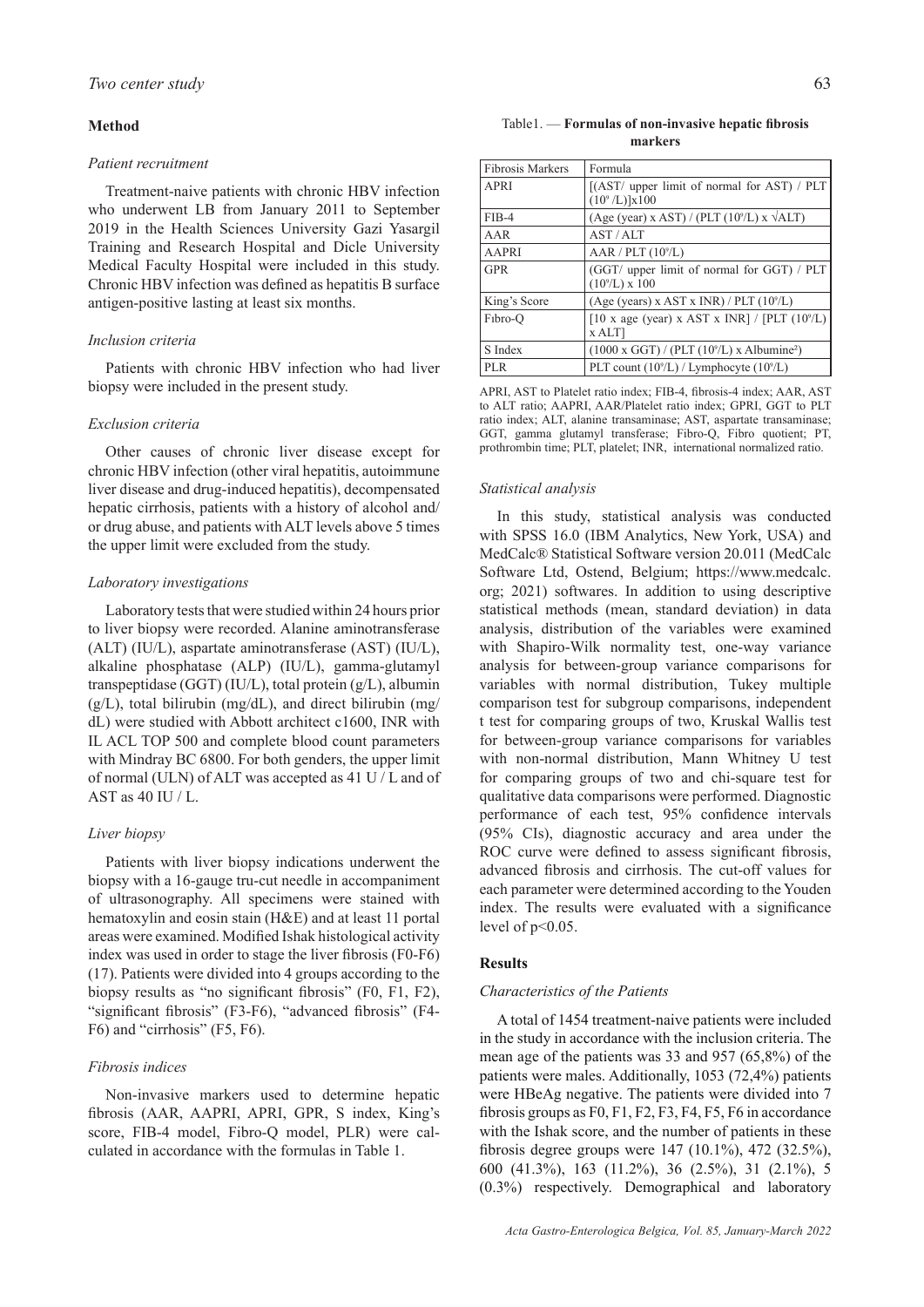| Variables            | F0(n:147)          | F1(n:472)           | F2(n:600)           | F3(n:163)          | F4(n:36)           | F5(n:31)           | F6(n:5)             |                       |
|----------------------|--------------------|---------------------|---------------------|--------------------|--------------------|--------------------|---------------------|-----------------------|
| $HBeAg(-)/(+)$ ,n    | 110/32             | 316/142             | 425/162             | 121/42             | 27/8               | 25/6               | 5/0                 | $0.230\dagger$        |
| Gender (female/male) | 57/90              | 195/277             | 184/416             | 44/119             | 10/26              | 7/24               | 0/5                 | $\leq 0.001$ †        |
| Age, y               | $30.44\pm9.792$    | $31.83 \pm 11.022$  | $32.41 \pm 11.069$  | $34.55 \pm 12.356$ | $37.25 \pm 14.042$ | $42.81 \pm 11.496$ | 42.80±17.297        | $\leq 0.001$ :        |
| AST (IU/L)           | $30.31 \pm 14.673$ | $31.88 \pm 15.712$  | $36.48 \pm 18.453$  | $44.41 \pm 20.454$ | $47.22 \pm 19.695$ | $47.81 \pm 30.654$ | $36.4 \pm 3.507$    | $\leq 0.001$ :        |
| ALT (IU/L)           | 41.84±28.559       | $48.28 \pm 31.533$  | 58.69 ± 37.906      | $73.02 \pm 42.616$ | 71.44±38.995       | 57.42±33.204       | $47.20 \pm 18.580$  | $<0.001$ :            |
| Albumin $(g/L)$      | $4.46 \pm 0.507$   | $4.28 \pm 0.432$    | $4.30\pm0.448$      | $4.24 \pm 0.457$   | $4.28 \pm 0.451$   | $4.12 \pm 0.269$   | $3.68 \pm 0.601$    | $<0.001$ $\downarrow$ |
| <b>INR</b>           | $1.15 \pm 0.111$   | $1.15 \pm 0.113$    | $1.154 \pm 0.107$   | $1.16 \pm 0.107$   | $1.14\pm0.127$     | $1.15 \pm 0.104$   | $1.09 \pm 0.057$    | $0.726$ $\dagger$     |
| Lymphcyte $(x10^3)$  | $2.27 \pm 0.732$   | $2.27 \pm 0.693$    | $2.29 \pm 0.698$    | $2.40\pm0.721$     | $2.65 \pm 0.837$   | $2.30\pm0.882$     | $2.64\pm0.342$      | 0.0301                |
| Platelet $(x10^3)$   | 238.49±59.043      | $240.12 \pm 58.566$ | $234.13 \pm 50.691$ | 212.60±48.554      | 222.37±69.528      | 171.22±51.55       | $140.60 \pm 31.910$ | $<0.001$ $\downarrow$ |

Table 2. — **Demographic and laboratory characteristics of patients according to their fibrosis groups**

† Chi-squared test, ‡Data are presented as means±standard deviations and analyzed by analysis of variance (ANOVA). HBeAg, *Hepatitis B e antigen;*  AST, aspartate aminotransferase; ALT, alanine aminotransferase; GGT, gamma-glutamyltranspeptidase; INR, international normalized ratio.

| Table 3. - Median values of the studied markers for fibrosis stages |  |  |  |  |  |  |  |  |
|---------------------------------------------------------------------|--|--|--|--|--|--|--|--|
|---------------------------------------------------------------------|--|--|--|--|--|--|--|--|

|               |        | No significant fibrosis |        | <b>Significant Fibrosis</b> |      |        | <b>Advanced Fibrosis</b>          |      |       | <b>Cirrhosis</b>  |      |       |
|---------------|--------|-------------------------|--------|-----------------------------|------|--------|-----------------------------------|------|-------|-------------------|------|-------|
|               | median | min                     | max    | median                      | min  | max    | median                            | min  | max   | median            | min  | max   |
| <b>APRI</b>   | 0,32   | 0.05                    | 1,79   | $0.5^*$                     | 0,04 | 2,33   | $0.55^*$                          | 0.09 | 2,33  | $0.66^*$          | 0,20 | 2,33  |
| $FIB-4$       | 0.61   | 0.13                    | 4,57   | $0.86^*$                    | 0,04 | 5,86   | $1,2^+$                           | 0.38 | 5,86  | $1,56^{\circ}$    | 0,43 | 5,86  |
| AAR           | 0.70   | 0,17                    | 5,24   | 0.68                        | 0,03 | 1.93   | 0.75                              | 0,40 | 1.93  | $0.8^{\ddagger}$  | 0,40 | 1,93  |
| <b>AAPRI</b>  | 0,45   | 0,13                    | 3,48   | $0.5^*$                     | 0,02 | 2,09   | $0.58^{\dagger}$                  | 0,23 | 2,01  | $0,74^{\dagger}$  | 0,26 | 2,01  |
| <b>GPR</b>    | 0.13   | 0.02                    | 2.06   | $0.25^*$                    | 0.03 | 1,91   | $0.32^*$                          | 0.05 | 1.91  | $0.37*$           | 0.09 | 1,91  |
| KingScore     | 4,43   | 0.79                    | 59.44  | $8.05^*$                    | 0.50 | 58,98  | $10,26^{\dagger}$                 | 1.76 | 58,98 | $11.92^{\dagger}$ | 1,96 | 58,98 |
| FibroO        | 1,07   | 0,22                    | 10.89  | $.27^*$                     | 0.05 | 9,51   | $1,82^{\dagger}$                  | 0,48 | 9.51  | $2.77*$           | 0.59 | 9,51  |
| <b>Sindex</b> | 4,47   | 0.57                    | 124,79 | $8.16^*$                    | 1,10 | 102,20 | $11.7^*$                          | 1,65 | 56,66 | $15.07^*$         | 3,81 | 56,66 |
| <b>PLR</b>    | 106    | 39                      | 1748   | 86 <sup>†</sup>             | 28   | 805    | $77^{\scriptscriptstyle \dagger}$ | 28   | 210   | $71$ <sup>†</sup> | 28   | 210   |

†: p<0. 001 against no significant fibrosis group, ‡: p=0. 011 against no significant fibrosis group. Data are presented as medians, min-max and analyzed by analysis of Mann-Whitney U test against no significant fibrosis group separately. APRI, AST/Platelet ratio index; FIB-4, fibrosis-4 score; AAR, AST/ALT ratio; AAPRI, AAR to Platelet Ratio Index; GPR, GGT to platelet ratio; Fibro-Q, Fibro quotient; PLR, Platelet to Lymphocyte Ratio.

| Table 4. - The comparison of the AUROCs of studied indices in predicting significant fibrosis, advanced fibrosis and cirrhosis |  |  |  |  |  |  |  |  |  |  |  |
|--------------------------------------------------------------------------------------------------------------------------------|--|--|--|--|--|--|--|--|--|--|--|
|--------------------------------------------------------------------------------------------------------------------------------|--|--|--|--|--|--|--|--|--|--|--|

|              |              |           | Significant fibrosis (Fib3-6) |           |              | Advanced fibrosis (Fib4-6) |                 |           | Cirrhosis (Fib5-6) |           |                 |         |
|--------------|--------------|-----------|-------------------------------|-----------|--------------|----------------------------|-----------------|-----------|--------------------|-----------|-----------------|---------|
|              | <b>AUROC</b> | <b>SE</b> | 95%Cl                         | p         | <b>AUROC</b> | <b>SE</b>                  | 95%Cl           | p         | <b>AUROC</b>       | <b>SE</b> | 95%Cl           | p       |
| <b>APRI</b>  | 0.719        | 0.18      | 0.684-0.754                   | < 0.001   | 0.754        | 0.29                       | $0.697 - 0.810$ | < 0.001   | 0.781              | 0.039     | 0.705-0.857     | < 0.001 |
| $FIB-4$      | 0.682        | 0.20      | $0.643 - 0.722$               | < 0.001   | 0.772        | 0.31                       | 0.710-0.834     | < 0.001   | 0.860              | 0.34      | 0.794-0.927     | < 0.001 |
| AAR          | NS           | <b>NS</b> | NS                            | <b>NS</b> | <b>NS</b>    | NS.                        | <b>NS</b>       | <b>NS</b> | 0.624              | 0.41      | 0.544-0.704     | < 0.011 |
| <b>AAPRI</b> | 0.566        | 0.20      | $0.526 - 0.606$               | 0.001     | 0.672        | 0.32                       | 0.609-0.734     | < 0.001   | 0.792              | 0.036     | 0.721-0.863     | < 0.001 |
| <b>GPR</b>   | 0.721        | 0.22      | $0.679 - 0.764$               | < 0.001   | 0.796        | 0.34                       | 0.729-0.863     | < 0.001   | 0.851              | 0.40      | 0.774-0.929     | < 0.001 |
| King's Score | 0.725        | 0.19      | 0.688-0.762                   | < 0.001   | 0.787        | 0.31                       | 0.727-0.847     | < 0.001   | 0.844              | 0.035     | 0.776-0.913     | < 0.001 |
| Fibro O      | 0.594        | 0.22      | $0.552 - 0.636$               | < 0.001   | 0.717        | 0.33                       | 0.652-0.782     | < 0.001   | 0.843              | 0.035     | 0.775-0.911     | < 0.001 |
| S Index      | 0.715        | 0.22      | $0.671 - 0.759$               | < 0.001   | 0.783        | 0.36                       | 0.712-0.853     | < 0.001   | 0.859              | 0.36      | 0.788-0.929     | < 0.001 |
| <b>PLR</b>   | 0.663        | 0.20      | $0.297 - 0.376$               | < 0.001   | 0.738        | 0.33                       | 0.197-0.327     | < 0.001   | 0.790              | 0.41      | $0.129 - 0.291$ | < 0.001 |

ROC Curve Analysis. APRI, AST/Platelet ratio index; FIB-4, fibrosis-4 score; AAR, AST/ALT ratio; AAPRI, AAR to Platelet Ratio Index; GPR, GGT to platelet ratio; Fibro-Q, Fibro quotient; PLR, Platelet to Lymphocyte Ratio; NS, Non-significant.

features of the patients according to their fibrosis degree are presented in Table 2. The number of patients with significant (F3-F6) and advanced fibrosis (F4-F6) and cirrhosis (F5-F6) were 235, 72 and 36 respectively. A statically significant difference was determined between the fibrosis degree groups in terms of age  $(p<0.001)$ , AST (p<0.001), ALT (p<0.001), albumin (p<0.001), lymphocyte (p=0.030), thrombocyte (p<0.001) and gender (p<0.001).

The median HBV DNA level of the study group was 5.10 log10 IU/mL (min; 3.30, max; 9.81). Considering the HBV DNA levels according to stages, the median HBV DNA levels of no significant fibrosis, significant

fibrosis, advanced fibrosis, and cirrhosis were 4.91 (min; 3.30, max; 9.81), 5.95 (min; 3.32, max; 9.66), 5.51 (min; 3.47, max; 8.59), 5.47 (min; 3.31, max; 8.23) log10 IU/ mL respectively.

# *The relationship between non-invasive fibrosis markers and fibrosis stages*

The statistical relationship between the median values of non-invasive fibrosis markers and fibrosis stages is presented in Table 3. Median values of non-invasive fibrosis markers differed significantly between fibrosis stages (Table 3).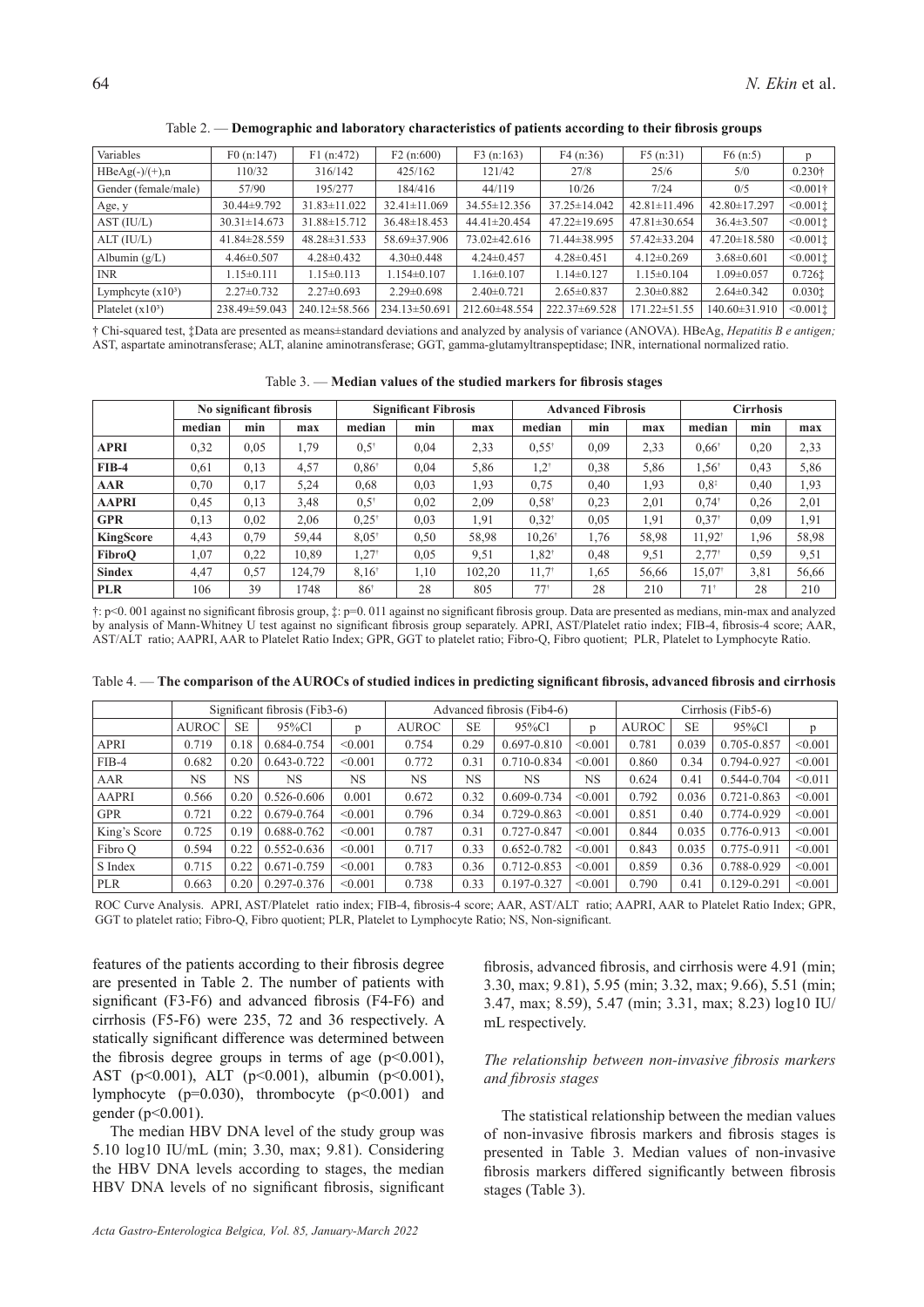

Figure 1. — Receiver operating characteristic (ROC) curves for noninvasive models in the diagnosis of significant fibrosis (1a), advanced fibrosis (1b), and cirrhosis (1c).

# *Diagnostic performance of non-invasive fibrosis markers for fibrosis groups*

ROC analysis was performed to evaluate the diagnostic performance of the studied non-invasive fibrosis markers. The results are presented in Table 4 and Figure 1. The diagnostic performance of the non-invasive markers was defined as the AUROC value of  $\geq 0.9$  as excellent, 0.9> AUROC  $\geq 0.8$  as good, 0.8> AUROC  $\geq 0.7$  as moderate and AUROC  $< 0.7$  as poor (18). In the significant fibrosis group (F3-F6), AUROC values for APRI, GPR, King's score and S Index were higher than 0.70. For advanced fibrosis, all models except AAPRI; and for cirrhosis, all models had AUROC values better than 0.70 (Table 4).

# *The optimal cut-off values for evaluated non-invasive fibrosis markers*

Sensitivity, specificity, PPV and NPV values are presented in Table 5 with optimal cut-off values of these tests that determine fibrosis degrees.

### *Extensive evaluation of non-invasive markers*

It is hard to separate one or more models as superior ones considering that non-invasive fibrosis markers with better diagnostic performance differ in determining different fibrosis degrees (19). In prior similar studies, a simple scoring system was used to determine which of these non-invasive fibrosis markers had better performance (19, 20). In our study, we used a simple scoring system to evaluate the diagnostic performances of non-invasive markers in a similar manner (**Tabl**e 6). According to this scoring system, GPR, King's Score and S Index were included in high diagnostic efficacy group A; APRI, FIB-4, FibroQ and PLR were in moderate diagnostic efficacy group B; and AAR and AAPRI were in low diagnostic efficacy group C.

# **Discussion**

In this study, we evaluated the diagnostic performances of nine non-invasive fibrosis models in determining the degree of fibrosis in treatment-naive patients with chronic HBV infection in comparison with liver biopsy results. Four out of nine models (APRI, GPR, King's Score and S Index) had AUROC values over 0.70 for significant fibrosis, advanced fibrosis and cirrhosis. King's score in determining significant fibrosis (0.725), GPR in determining advanced fibrosis (0.796) and FIB-4 in determining cirrhosis (0.860) had higher AUROC values compared to other non-invasive markers. With our scoring system, we found GPR, King's score and S index to be the markers with the best diagnostic performance.

It was demonstrated for the first time by Wai *et al.* (6) that APRI may determine significant fibrosis and cirrhosis in CHC patients with high accuracy. In the another study, Wai *et al.* (21) used APRI model in CHB patients to evaluate significant fibrosis and cirrhosis. They found 0.63 and 0.73 AUROC values respectively and stated that this model was not appropriate for CHB. Kim *et al.* (22) presented in their study on 575 patients with CHB that APRI had AUROC values of 0.69 and 0.65 respectively for the diagnosis of advanced fibrosis and cirrhosis, and stated that APRI was not an appropriate model to use for the evaluation of hepatic fibrosis after CHB treatment. In contrast, in a meta-analysis by Xiao *et al*. (23), they found AUROC values for APRI in determining significant fibrosis, advanced fibrosis and cirrhosis as 0.740, 0.734 and 0.726 respectively, and stated that APRI can determine hepatitis B related fibrosis with moderate sensitivity and accuracy. The cut off values for significant fibrosis, advanced fibrosis and cirrhosis were 0.5 (sensitivity 70.0%, specificity 60.0%), 0.52- 0.8 (sensitivity 55.6%, specificity 74.2%) and 0.53-0.77 (sensitivity 74.8%, specificity 72.8%) respectively. In our study, we determined that APRI had moderate diagnostic performance in predicting significant fibrosis, advanced fibrosis and cirrhosis (AUROC values 0.719, 0.754, 0.781 respectively). As a result of this study, we found out that APRI had lower performance in comparison with GPR, King's Score and S Index.

GPR is a non-invasive fibrosis marker developed in France and West Africa to evaluate fibrosis in patients with HBV. Researchers compared GPR with APRI and FIB-4 and found that the AUROC of GPR was superior to APRI and FIB-4 in determining significant fibrosis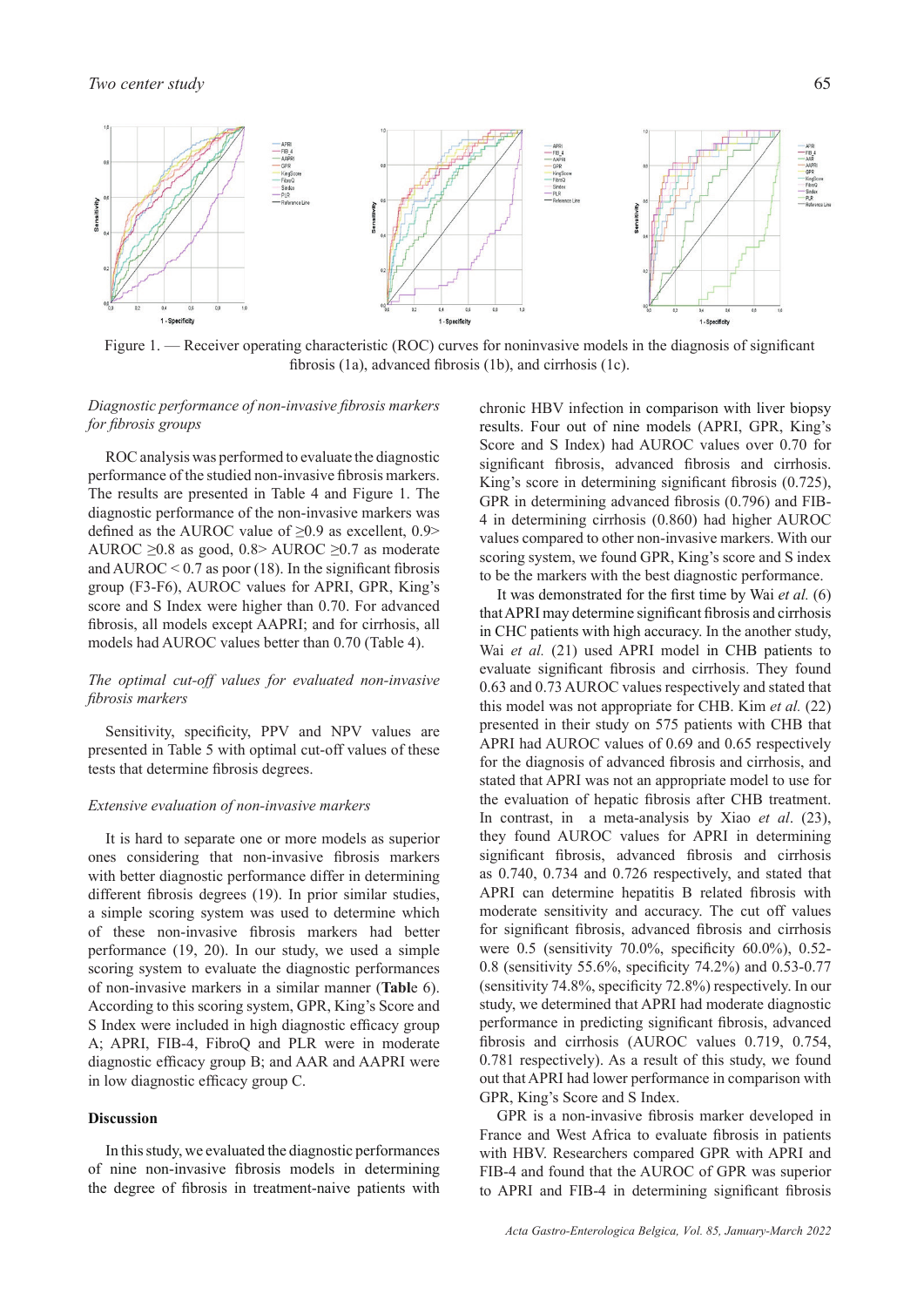| Fibrosis stage                |              | Cut-off<br>values | Sensitivity,<br>$\frac{0}{0}$ | Specificity,<br>$\frac{0}{0}$ | PPV.<br>$\frac{0}{0}$ | NPV.<br>$\frac{0}{0}$ | $LR+$     | LR-       | Accuracy,<br>$\%$ |
|-------------------------------|--------------|-------------------|-------------------------------|-------------------------------|-----------------------|-----------------------|-----------|-----------|-------------------|
| Significant fibrosis (Fib3-6) | <b>APRI</b>  | >0.341            | 79                            | 55                            | 25.14                 | 93.23                 | 1.74      | 0.38      | 58.45             |
|                               | $FIB-4$      | >0.765            | 57.4                          | 70                            | 26.37                 | 89.38                 | 1.86      | 0.62      | 67.19             |
|                               | AAR          | NS                | NS                            | <b>NS</b>                     | NS                    | <b>NS</b>             | <b>NS</b> | <b>NS</b> | <b>NS</b>         |
|                               | <b>AAPRI</b> | >0.489            | 53.2                          | 57                            | 19.23                 | 86.23                 | 1.23      | 0.82      | 56.18             |
|                               | <b>GPR</b>   | >0.239            | 52.1                          | 85.5                          | 40.16                 | 90.53                 | 3.59      | 0.56      | 80.23             |
|                               | King's Score | >6.88             | 60                            | 75.3                          | 31.72                 | 90.76                 | 2.43      | 0.53      | 72.82             |
|                               | Fibro Q      | >1.077            | 63                            | 50.4                          | 19.57                 | 87.68                 | 1.27      | 0.73      | 52.41             |
|                               | S Index      | >6.28             | 63.3                          | 71.7                          | 29.08                 | 91.41                 | 2.23      | 0.51      | 70.34             |
|                               | <b>PLR</b>   | $\leq 90.53$      | 60                            | 67                            | 26.07                 | 89.64                 | 1.83      | 0.6       | 66.16             |
| Advanced fibrosis (Fib4-6)    | <b>APRI</b>  | >0.39             | 73.6                          | 62.3                          | 10.54                 | 97.52                 | 1.96      | 0.42      | 63.07             |
|                               | $FIB-4$      | >0.935            | 63.9                          | 82.2                          | 17.49                 | 97.47                 | 3.59      | 0.44      | 81.18             |
|                               | AAR          | NA                | NA                            | NA                            | NA                    | NA                    | NA        | NA        | $\rm NA$          |
|                               | <b>AAPRI</b> | >0.534            | 62.5                          | 64                            | 9.3                   | 96.64                 | 1.73      | 0.59      | 63.82             |
|                               | <b>GPR</b>   | >0.227            | 66.7                          | 83.4                          | 18.36                 | 97.79                 | 3.98      | 0.4       | 82.35             |
|                               | King's Score | >8.43             | 60                            | 84.9                          | 18.75                 | 97.33                 | 3.96      | 0.47      | 83.48             |
|                               | Fibro Q      | >1.69             | 57.1                          | 77.5                          | 12.86                 | 96.87                 | 2.53      | 0.55      | 76.3              |
|                               | S Index      | >8.07             | 65.5                          | 82.1                          | 16.9                  | 97.69                 | 3.63      | 0.42      | 81.08             |
|                               | <b>PLR</b>   | $\leq 90.49$      | 71                            | 67.4                          | 11.38                 | 97.51                 | 2.17      | 0.43      | 67.62             |
| Cirrhosis (Fib5-6)            | <b>APRI</b>  | >0.395            | 80.6                          | 63.8                          | 6.16                  | 99.1                  | 2.22      | 0.31      | 64.14             |
|                               | $FIB-4$      | >1.02             | 75                            | 85.6                          | 13.3                  | 99.14                 | 5.19      | 0.29      | 85.24             |
|                               | AAR          | 0.66              | 80.6                          | 43.7                          | 4.04                  | 98.65                 | 1.41      | 0.46      | 43.82             |
|                               | <b>AAPRI</b> | >0.519            | 83.3                          | 61.7                          | 6.01                  | 99.2                  | 2.16      | 0.27      | 62                |
|                               | <b>GPR</b>   | >0.284            | 75                            | 89.3                          | 16.28                 | 99.23                 | 6.98      | 0.28      | 88.87             |
|                               | King's Score | >6.137            | 85.7                          | 69.9                          | 7.65                  | 99.41                 | 2.85      | 0.2       | 70.33             |
|                               | Fibro Q      | >1.735            | 80                            | 78.7                          | 9.86                  | 99.26                 | 3.75      | 0.25      | 78.72             |
|                               | S Index      | >8.65             | 77.8                          | 84.9                          | 12.43                 | 99.28                 | 5.16      | 0.26      | 84.72             |
|                               | <b>PLR</b>   | $\leq$ 82.5       | 69.5                          | 77.4                          | 8.33                  | 98.85                 | 3.08      | 0.39      | 77.19             |

Table 5. — **Optimal cut off values of studied indices in predicting significant fibrosis, advanced fibrosis and cirrhosis, and corresponding parameters of diagnosis**

ROC Curve Analysis. APRI, AST/Platelet ratio index; FIB-4, fibrosis-4 score; AAR, AST/ALT ratio; AAPRI, AAR to Platelet Ratio Index; GPR, GGT to platelet ratio; Fibro-Q, Fibro quotient; PLR, Platelet to Lymphocyte Ratio. NS, Non-significant; PPV, positive predictive value; NPV, negative predictive value; LR+, positive likelihood ratio; LR-, negative likelihood ratio.

Table 6. — **Non-invasive models scoring system according to AUROCs**

| Fibrosis         |         | Points          |                 |              |
|------------------|---------|-----------------|-----------------|--------------|
| Stages           | 0       |                 |                 |              |
| $F3-6$           | < 0.700 | $0.700 - 0.750$ | $0.750 - 0.800$ | >0.800       |
| F4-6             | < 0.700 | $0.700 - 0.750$ | $0.750 - 0.800$ | >0.800       |
| F <sub>5.6</sub> | < 0.700 | 0.700-0.750     | 0.750-0.800     | $\geq 0.800$ |

Grade A, 6-9 points; Grade B, 3-5 points; Grade C, 0-2 points.

and advanced fibrosis in training and validation cohorts in Africa (10). Similarly, a study by Liu *et al.* (24) was found GPR superior to APRI and FIB-4 in determining different degrees of hepatic fibrosis related to CHB. In a meta-analysis by Lian *et al.* (25)*,* the AUROC values of GPR in predicting significant fibrosis, advanced fibrosis and cirrhosis were 0.733, 0.777 and 0.796 respectively, and the cut off values were determined as 0.32-0.35 (sensitivity 49.0%, specificity 70.0%), 0.32- 0.91 (sensitivity 69.0%, specificity 69.0%) and 0.48- 0.72 (sensitivity 67%, specificity 74%) respectively. Lian *et al.* (25) stated that GPR had moderate diagnostic accuracy in predicting CHB related fibrosis and cirrhosis in their meta-analysis. In our study, we determined that GPR had moderate diagnostic accuracy in determining significant fibrosis and advanced fibrosis, and high diagnostic accuracy in determining cirrhosis.

S Index is the non-invasive fibrosis marker developed by Zhou *et al.* (13) to determine hepatic fibrosis in patients with CHB. In their study, the AUROC values of S Index in predicting significant fibrosis and cirrhosis was 0.812 and 0.890 respectively. In a study conducted on 40 patients with CHB and CHC, by Tarigan *et al*. (26) showed that AUROC values of S index in predicting significant fibrosis and cirrhosis were 0.938 and 0.917 respectively. Tag-Adeen *et al.* (27) performed a study on 200 Egyptian patients with CHB, and determined that S Index was superior to other studied non-invasive fibrosis models in predicting all degrees of fibrosis (AUROC values for significant fibrosis, advanced fibrosis and cirrhosis were 0.816, 0.905 and 0.961 respectively) and calculated cut off values as 0.3 (sensitivity 41%, specificity 94%), 0.5 (sensitivity 30%, specificity 97%) and 0.9 (sensitivity 27%, specificity 99%) respectively.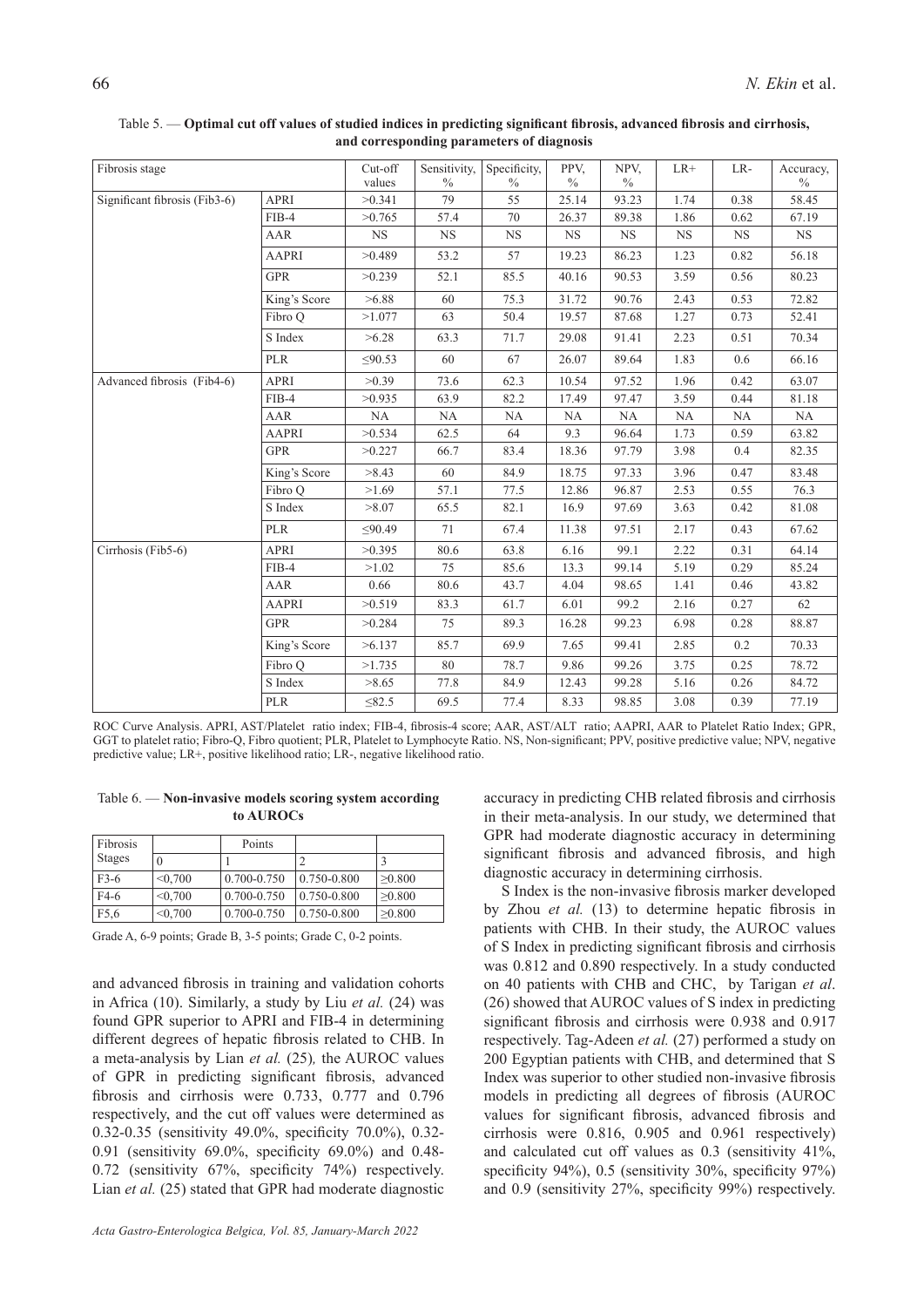In our study, S index had moderate diagnostic accuracy in determining significant fibrosis and advanced fibrosis, and high diagnostic accuracy in determining cirrhosis.

Wang *et al.* (28) determined AUROC values of King's score in CHB patients with ALT≤40 to predict significant fibrosis, advanced fibrosis and cirrhosis as 0.75, 0.773 and 0.831 respectively. In a study conducted by Dong *et al*. (19), AUROC values of King's score to predict significant fibrosis, advanced fibrosis and cirrhosis were determined as 0.756, 0741 and 0.779 respectively. In another study, the AUROC values of King's score in predicting significant fibrosis and cirrhosis were 0.657 and 0.881 and the cut off values were 7.1 (sensitivity 49.5%, specificity 80%) and 7.76 (sensitivity 64.9%, specificity 84.7%) respectively (29). Similar to GPR and S Index, King's score had moderate diagnostic accuracy in determining significant fibrosis and advanced fibrosis, and high diagnostic accuracy in determining cirrhosis in our study.

Although APRI, GPR, King's Score and S Index were found to be superior to other noninvasive models in determining the level of liver fibrosis in chronic hepatitis B, the fibrosis values were overestimated due to the low sensitivity and specificity values of these tests in determining the optimal cut-off values. It would be more appropriate to use the combination of two or more of APRI, GPR, King's Score ve S Index models to enhance the accuracy of the evaluation of liver fibrosis.

One of the limiting factors of this study is that it was conducted retrospectively, and secondly, there were limited number of patients with F4, F5 and F6 degree fibrosis. The reason for this second factor is that, in the reimbursement system of our country, a biopsy is not obligatory for patients with laboratory and imaging findings consistent with compensated cirrhosis to start the treatment.

### **Conclusion**

In this study, we determined that the diagnostic performances of all non-invasive fibrosis markers except AAR increase as the degree of liver fibrosis increases in patients with CHB. To the best of our knowledge, this is the first large scaled study from southeastern Anatolian region of Turkey, a prevalent area for chronic HBV infection, to examine the diagnostic accuracy of noninvasive markers of hepatic fibrosis in patients underwent to LB. The non-invasive markers with the best diagnostic performance in predicting the degree of hepatic fibrosis among the studied non-invasive markers were GPR, King's score and S Index. GPR, King's score and S Index had moderate diagnostic performance in determining significant fibrosis and advanced fibrosis, and high diagnostic performance in determining cirrhosis. One of these non-invasive markers or their combinations might be cost-effective, simple and practical strategies for determining the degree of hepatic fibrosis and for patient follow-up after treatment. Besides, it might help

identify patients to undergo liver biopsy and prevent unnecessary biopsies in countries such as our country where LB is obligatory to start the treatment.

# **Conflict of interest statement**

All authors certify that all conflicts of interest, including specific financial interests and relationships and affiliations relevant to the subject matter or materials discussed in the manuscript (eg employment/affiliation, grants or funding, consultancies, honoraria, stock ownership or options, expert testimony, royalties, or patents filed, received or pending), are the following: None.

### **The Authors contributions**

Study concept and design: NE, FU and BE; Methodology: NE, ETT and HK; Data analysis and interpretation: NE, MA and AEA; Drafting of the manuscript: NE, BE and AEA; Critical revision of the manuscript: NE, AEA, FU and BE; Statistical analysis: NE, MA and BE. All authors read and approved the final version of the manuscript.

### **Ethical Approval**

This study was approved by the ethics committee of Dicle University Medical Faculty with the decision numbered 179 and dated May 07, 2020. Written informed consent was obtained from all participants at each stage of the study. All patients gave their consent to participate to the study.

# **Funding**

We received no financial support for the research, authorship, and/or publication of this article.

### **Consent to publish**

The Authors have obtained consent to publish from the participant (or legal parent or guardian for children) to report individual patient data. **Data availability statement**

The Authors declare that materials described in the manuscript, including all relevant raw data, will be freely available to any scientist wishing to use them for noncommercial purposes, without breaching participant confidentiality. Moreover, the Authors ensure that their datasets are presented in the main manuscript.

### **References**

<sup>1.</sup> MARCELLIN P, GANE E, BUTI M, AFDHAL N, SIEVERT W, JACOBSON IM, *et al.* Regression of cirrhosis during treatment with tenofovir disoproxil fumarate for chronic hepatitis B: a 5-year open-label follow-up study. *Lancet*. 2013; **381**(9865): 468-75.